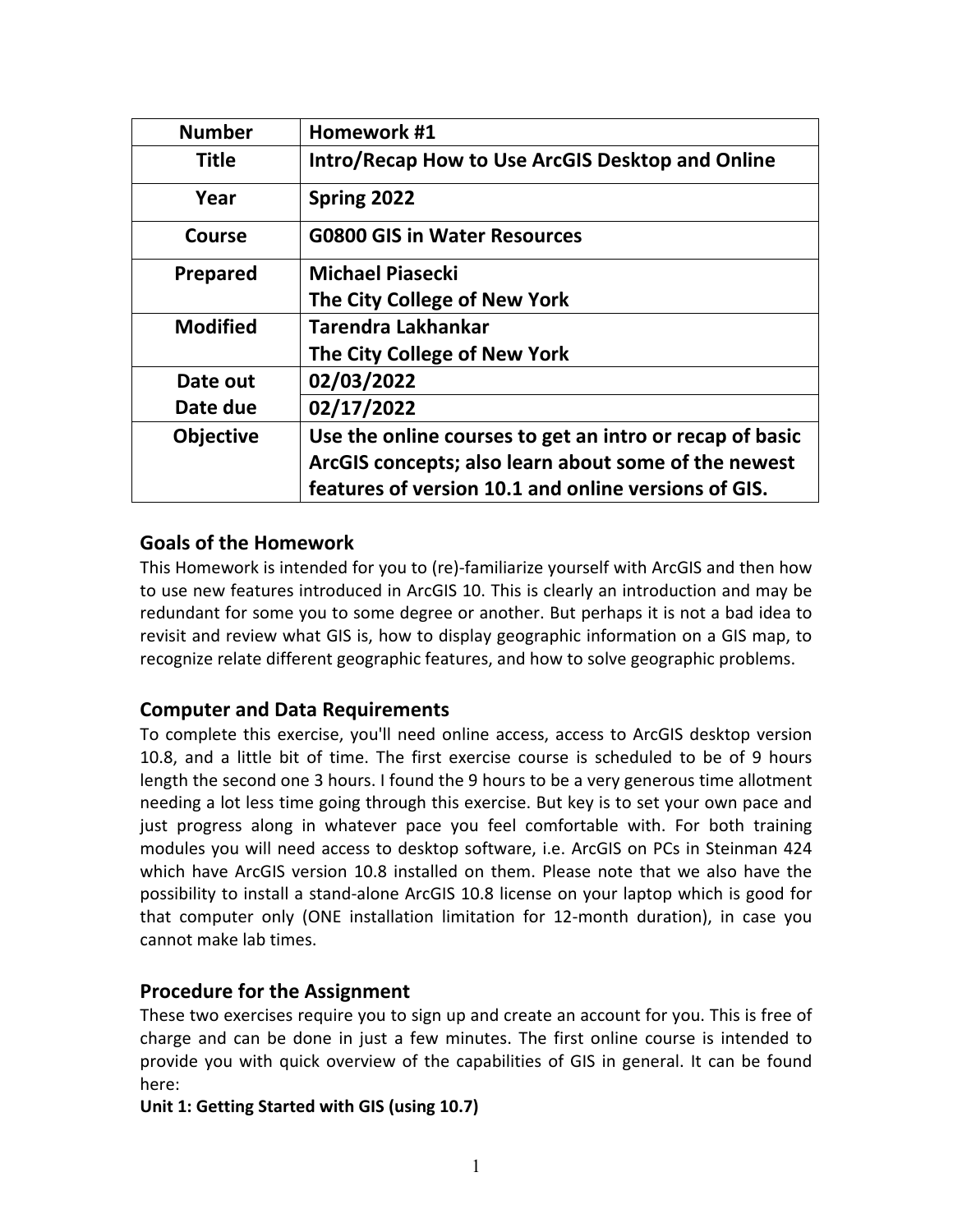# **[https://www.esri.com/training/catalog/57630434851d31e02a43ef28/getting-started](https://www.esri.com/training/catalog/57630434851d31e02a43ef28/getting-started-with-gis/)[with-gis/](https://www.esri.com/training/catalog/57630434851d31e02a43ef28/getting-started-with-gis/)**

The first part is narrated, and you will need some speakers, at the very least a headset to listen to the voice. Further down the list of modules you will be prompted to download some data sets that need to be unzipped for use with ArcMap.

After completing this course, you will be able to

- Explain what a GIS is.
- List some ways that GIS is being used to address real-world problems.
- Display geographic data on a GIS map.
- Query a GIS database to gain information and locate features.
- Understand different types of spatial relationships among real-world features.
- Use analysis tools to create new data.
- Apply a standard approach to solving geographic problems.

The second unit will introduce you to new features that got added in version 10. This concern improved mapping capabilities, improved search options, new basemap layers, and data driven pages to create map series.

#### **Unit 2: Python and ArcGIS:**

## **https://www.esri.com/training/catalog/57630436851d31e02a43f13c/python-foreveryone/**

After completing this course, you will be able to

- Automate geoprocessing tasks.
- Correct common scripting errors.
- Choose the Python scripting environment that meets your needs.
- Apply Python syntax rules when writing scripts.

#### **Unit 3: Use ONLINE Versions of ArcGIS**

**[www.arcgis.com/home](http://www.arcgis.com/home)**

#### **[www.arcgis.com/explorer](http://www.arcgis.com/explorer)**

For this exercise I ask you to create a layered map of your own. Pick a nice base map and start adding **three** layers on top of it. Think about a theme you want to do. You can use other base maps to help you out and add features to that map and you can use even those that are already provided. What I need you to do however is that you at least create one layer on your own where you need to add new features that not yet there in the palette offered up to you. You could go to your country of origin for example and do something there, or you could pick something in NYC or anywhere in the US for that matter.

Do not go overboard, view this more as a sandbox to tinker around with and get something off the ground real quick. This is just to familiarize yourself with this option, and perhaps you may it useful for a project later on.